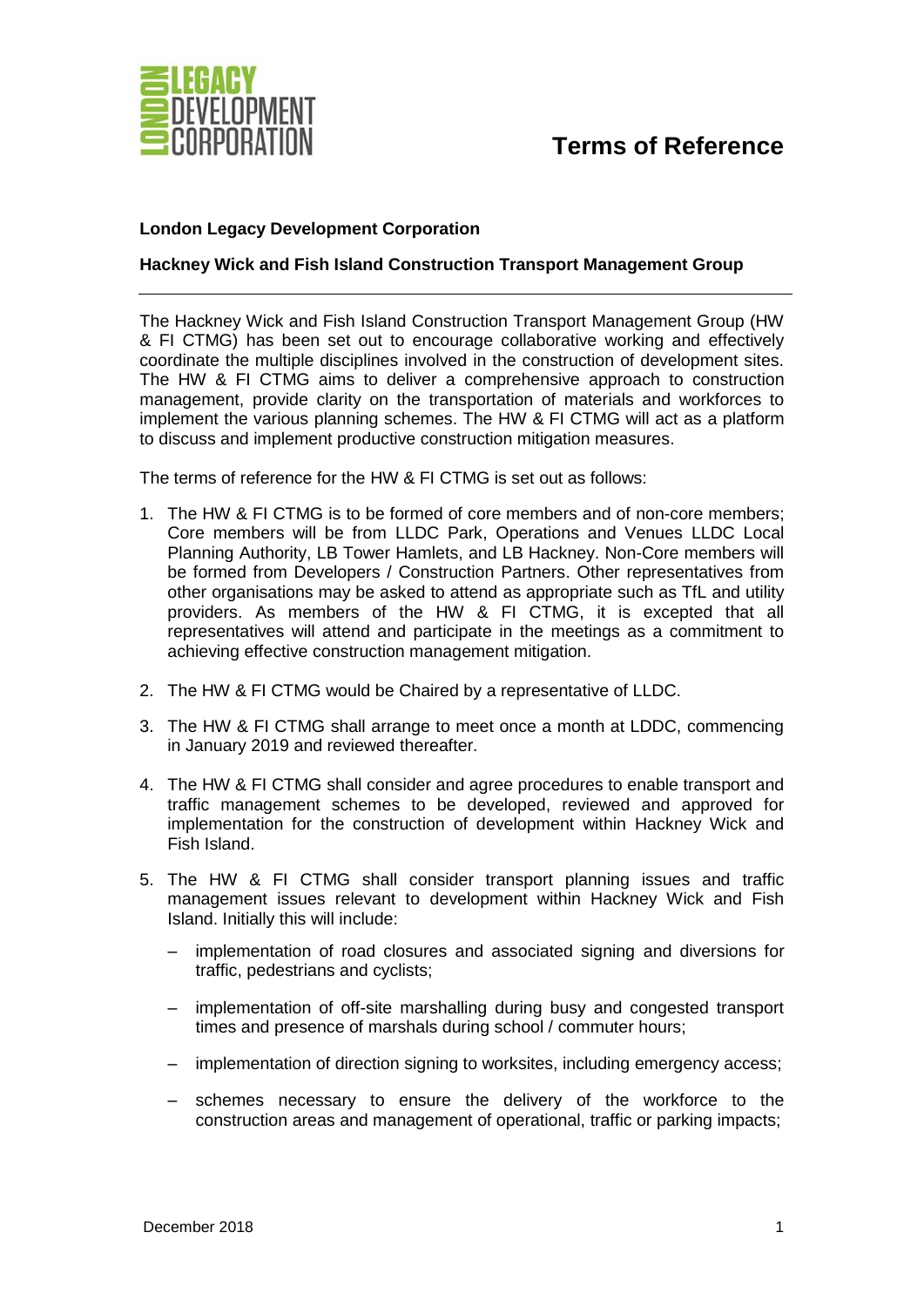- highway works necessary for the movement of construction vehicles, including the design and layout of access points to the construction sites from the highway;
- measures proposed for implementation and enforcement of parking controls on the highway required during the construction of schemes within the Hackney Wick and Fish Island area;
- travel demand management measures related to construction;
- monitoring of construction traffic volumes and routing and provision of workforce travel arrangements; and,
- Proactive communication and sharing of information.
- 6. The HW & FI CTMG shall receive from developers within the Hackney Wick and Fish Island area a timetable of transport and traffic management schemes necessary for construction to proceed and have regard to the overall timetable for construction activities.
- 7. The HW & FI CTMG shall receive and comment on CTMPs and Code of Construction Practices submitted to the LPA for approval.

All members of the HW & CTMG are expected to commit to collaborative working, sharing of information, proactive communication to minimise adverse impacts.

LLDC request that all recipients of the terms of reference complete the attached contact details form relevant to their construction site / organisation / group (Appendix 1).